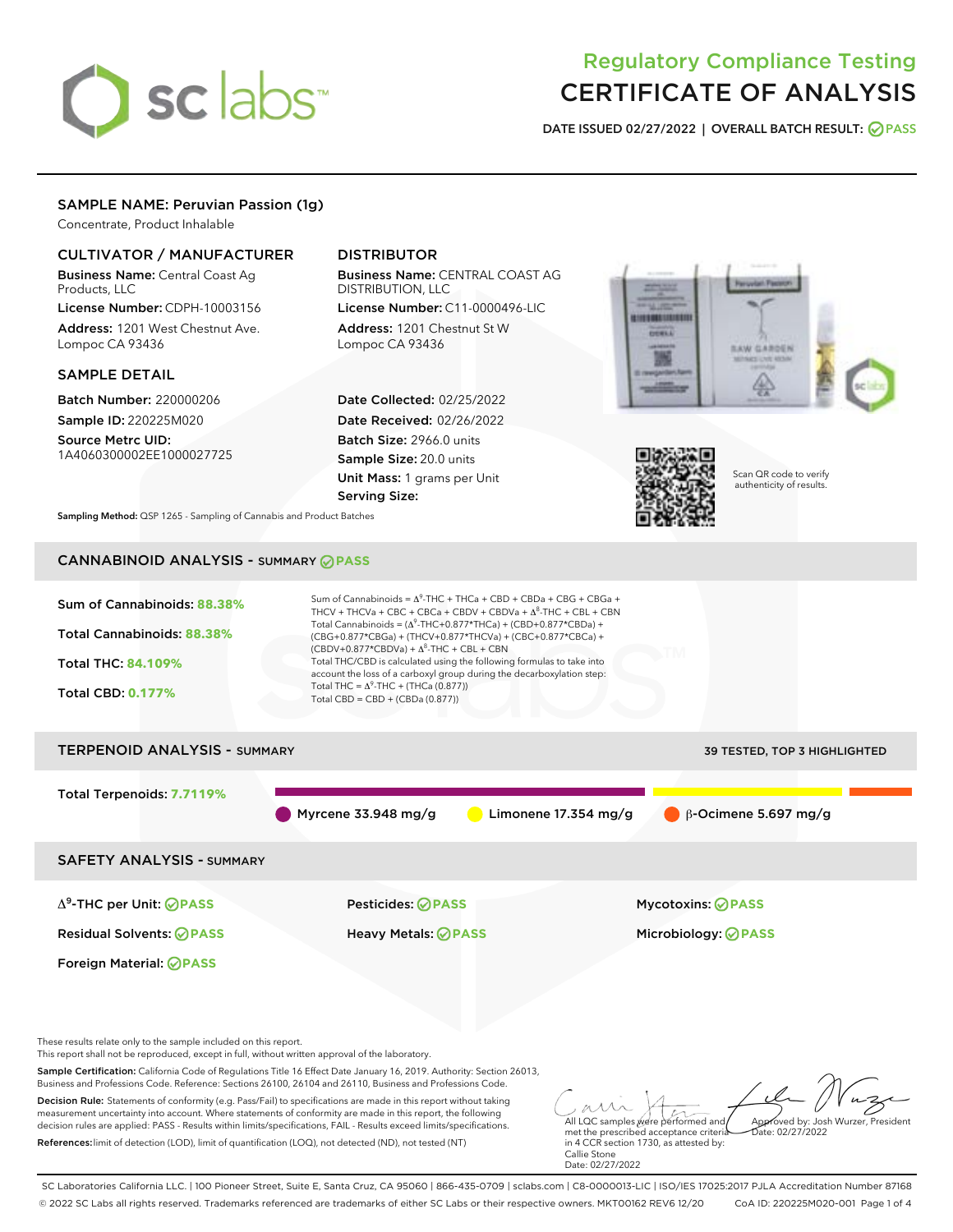



PERUVIAN PASSION (1G) | DATE ISSUED 02/27/2022 | OVERALL BATCH RESULT:  $\bigcirc$  PASS

#### CANNABINOID TEST RESULTS - 02/26/2022 2 PASS

Tested by high-performance liquid chromatography with diode-array detection (HPLC-DAD). **Method:** QSP 1157 - Analysis of Cannabinoids by HPLC-DAD

#### TOTAL CANNABINOIDS: **88.38%** Total Cannabinoids (Total THC) + (Total CBD) +

(Total CBG) + (Total THCV) + (Total CBC) +  $(Total$  CBDV) +  $\Delta$ <sup>8</sup>-THC + CBL + CBN

TOTAL THC: **84.109%** Total THC (Δ<sup>9</sup> -THC+0.877\*THCa)

TOTAL CBD: **0.177%**

Total CBD (CBD+0.877\*CBDa)

TOTAL CBG: 2.858% Total CBG (CBG+0.877\*CBGa)

TOTAL THCV: 0.81% Total THCV (THCV+0.877\*THCVa)

TOTAL CBC: ND Total CBC (CBC+0.877\*CBCa)

TOTAL CBDV: ND Total CBDV (CBDV+0.877\*CBDVa)

| <b>COMPOUND</b> | LOD/LOQ<br>(mg/g)          | <b>MEASUREMENT</b><br><b>UNCERTAINTY</b><br>(mg/g) | <b>RESULT</b><br>(mg/g) | <b>RESULT</b><br>(%) |
|-----------------|----------------------------|----------------------------------------------------|-------------------------|----------------------|
| $\Delta^9$ -THC | 0.06/0.26                  | ±22.541                                            | 841.09                  | 84.109               |
| <b>CBG</b>      | 0.06/0.19                  | ±0.877                                             | 28.58                   | 2.858                |
| <b>THCV</b>     | 0.1/0.2                    | ±0.31                                              | 8.1                     | 0.81                 |
| <b>CBN</b>      | 0.1/0.3                    | ±0.12                                              | 2.3                     | 0.23                 |
| $\Delta^8$ -THC | 0.1/0.4                    | ±0.12                                              | 2.0                     | 0.20                 |
| <b>CBD</b>      | 0.07/0.29                  | ±0.064                                             | 1.77                    | 0.177                |
| <b>THCa</b>     | 0.05/0.14                  | N/A                                                | <b>ND</b>               | <b>ND</b>            |
| <b>THCVa</b>    | 0.07/0.20                  | N/A                                                | <b>ND</b>               | <b>ND</b>            |
| <b>CBDa</b>     | 0.02/0.19                  | N/A                                                | <b>ND</b>               | <b>ND</b>            |
| <b>CBDV</b>     | 0.04/0.15                  | N/A                                                | <b>ND</b>               | <b>ND</b>            |
| <b>CBDVa</b>    | 0.03 / 0.53                | N/A                                                | <b>ND</b>               | <b>ND</b>            |
| <b>CBGa</b>     | 0.1/0.2                    | N/A                                                | <b>ND</b>               | <b>ND</b>            |
| <b>CBL</b>      | 0.06 / 0.24                | N/A                                                | <b>ND</b>               | <b>ND</b>            |
| <b>CBC</b>      | 0.2 / 0.5                  | N/A                                                | <b>ND</b>               | <b>ND</b>            |
| <b>CBCa</b>     | 0.07/0.28                  | N/A                                                | <b>ND</b>               | <b>ND</b>            |
|                 | <b>SUM OF CANNABINOIDS</b> |                                                    | 883.8 mg/g              | 88.38%               |

#### **UNIT MASS: 1 grams per Unit**

| $\Delta^9$ -THC per Unit               | 1100 per-package limit | 841.09 mg/unit | <b>PASS</b> |
|----------------------------------------|------------------------|----------------|-------------|
| <b>Total THC per Unit</b>              |                        | 841.09 mg/unit |             |
| <b>CBD</b> per Unit                    |                        | $1.77$ mg/unit |             |
| <b>Total CBD per Unit</b>              |                        | $1.77$ mg/unit |             |
| <b>Sum of Cannabinoids</b><br>per Unit |                        | 883.8 mg/unit  |             |
| <b>Total Cannabinoids</b><br>per Unit  |                        | 883.8 mg/unit  |             |

| <b>COMPOUND</b>         | LOD/LOQ<br>(mg/g) | <b>MEASUREMENT</b><br><b>UNCERTAINTY</b><br>(mg/g) | <b>RESULT</b><br>(mg/g)                         | <b>RESULT</b><br>(%) |
|-------------------------|-------------------|----------------------------------------------------|-------------------------------------------------|----------------------|
| <b>Myrcene</b>          | 0.008 / 0.025     | ±0.3395                                            | 33.948                                          | 3.3948               |
| Limonene                | 0.005 / 0.016     | ±0.1926                                            | 17.354                                          | 1.7354               |
| β-Ocimene               | 0.006 / 0.020     | ±0.1424                                            | 5.697                                           | 0.5697               |
| β-Caryophyllene         | 0.004 / 0.012     | ±0.1258                                            | 4.543                                           | 0.4543               |
| $\beta$ -Pinene         | 0.004 / 0.014     | ±0.0278                                            | 3.119                                           | 0.3119               |
| $\alpha$ -Pinene        | 0.005 / 0.017     | ±0.0196                                            | 2.931                                           | 0.2931               |
| Terpinolene             | 0.008 / 0.026     | ±0.0422                                            | 2.652                                           | 0.2652               |
| Linalool                | 0.009 / 0.032     | ±0.0579                                            | 1.956                                           | 0.1956               |
| $\alpha$ -Humulene      | 0.009 / 0.029     | ±0.0342                                            | 1.367                                           | 0.1367               |
| <b>Terpineol</b>        | 0.009 / 0.031     | ±0.0457                                            | 0.956                                           | 0.0956               |
| Fenchol                 | 0.010 / 0.034     | ±0.0262                                            | 0.871                                           | 0.0871               |
| Camphene                | 0.005 / 0.015     | ±0.0029                                            | 0.327                                           | 0.0327               |
| trans-ß-Farnesene       | 0.008 / 0.025     | ±0.0069                                            | 0.250                                           | 0.0250               |
| Borneol                 | 0.005 / 0.016     | ±0.0054                                            | 0.164                                           | 0.0164               |
| $\alpha$ -Phellandrene  | 0.006 / 0.020     | ±0.0013                                            | 0.120                                           | 0.0120               |
| Fenchone                | 0.009 / 0.028     | ±0.0026                                            | 0.116                                           | 0.0116               |
| $\alpha$ -Bisabolol     | 0.008 / 0.026     | ±0.0044                                            | 0.107                                           | 0.0107               |
| Guaiol                  | 0.009 / 0.030     | ±0.0039                                            | 0.105                                           | 0.0105               |
| $\Delta^3$ -Carene      | 0.005 / 0.018     | ±0.0011                                            | 0.100                                           | 0.0100               |
| Nerolidol               | 0.006 / 0.019     | ±0.0049                                            | 0.099                                           | 0.0099               |
| $\alpha$ -Terpinene     | 0.005 / 0.017     | ±0.0011                                            | 0.091                                           | 0.0091               |
| Valencene               | 0.009 / 0.030     | ±0.0049                                            | 0.091                                           | 0.0091               |
| $\gamma$ -Terpinene     | 0.006 / 0.018     | ±0.0010                                            | 0.072                                           | 0.0072               |
| Citronellol             | 0.003 / 0.010     | ±0.0021                                            | 0.056                                           | 0.0056               |
| Geraniol                | 0.002 / 0.007     | ±0.0009                                            | 0.027                                           | 0.0027               |
| Sabinene                | 0.004 / 0.014     | N/A                                                | <loq< th=""><th><loq< th=""></loq<></th></loq<> | <loq< th=""></loq<>  |
| p-Cymene                | 0.005 / 0.016     | N/A                                                | <loq< th=""><th><loq< th=""></loq<></th></loq<> | <loq< th=""></loq<>  |
| Eucalyptol              | 0.006 / 0.018     | N/A                                                | <loq< th=""><th><loq< th=""></loq<></th></loq<> | <loq< th=""></loq<>  |
| Sabinene Hydrate        | 0.006 / 0.022     | N/A                                                | <loq< th=""><th><loq< th=""></loq<></th></loq<> | <loq< th=""></loq<>  |
| Isoborneol              | 0.004 / 0.012     | N/A                                                | <loq< th=""><th><loq< th=""></loq<></th></loq<> | <loq< th=""></loq<>  |
| Nerol                   | 0.003 / 0.011     | N/A                                                | <loq< th=""><th><loq< th=""></loq<></th></loq<> | <loq< th=""></loq<>  |
| Caryophyllene<br>Oxide  | 0.010 / 0.033     | N/A                                                | <loq< th=""><th><loq< th=""></loq<></th></loq<> | <loq< th=""></loq<>  |
| Isopulegol              | 0.005 / 0.016     | N/A                                                | ND                                              | ND                   |
| Camphor                 | 0.006 / 0.019     | N/A                                                | ND                                              | <b>ND</b>            |
| Menthol                 | 0.008 / 0.025     | N/A                                                | ND                                              | ND                   |
| Pulegone                | 0.003 / 0.011     | N/A                                                | ND                                              | ND                   |
| <b>Geranyl Acetate</b>  | 0.004 / 0.014     | N/A                                                | ND                                              | ND                   |
| $\alpha$ -Cedrene       | 0.005 / 0.016     | N/A                                                | ND                                              | ND                   |
| Cedrol                  | 0.008 / 0.027     | N/A                                                | ND                                              | ND                   |
| <b>TOTAL TERPENOIDS</b> |                   |                                                    | 77.119 mg/g                                     | 7.7119%              |

SC Laboratories California LLC. | 100 Pioneer Street, Suite E, Santa Cruz, CA 95060 | 866-435-0709 | sclabs.com | C8-0000013-LIC | ISO/IES 17025:2017 PJLA Accreditation Number 87168 © 2022 SC Labs all rights reserved. Trademarks referenced are trademarks of either SC Labs or their respective owners. MKT00162 REV6 12/20 CoA ID: 220225M020-001 Page 2 of 4

#### TERPENOID TEST RESULTS - 02/27/2022

Terpene analysis utilizing gas chromatography-flame ionization detection (GC-FID). **Method:** QSP 1192 - Analysis of Terpenoids by GC-FID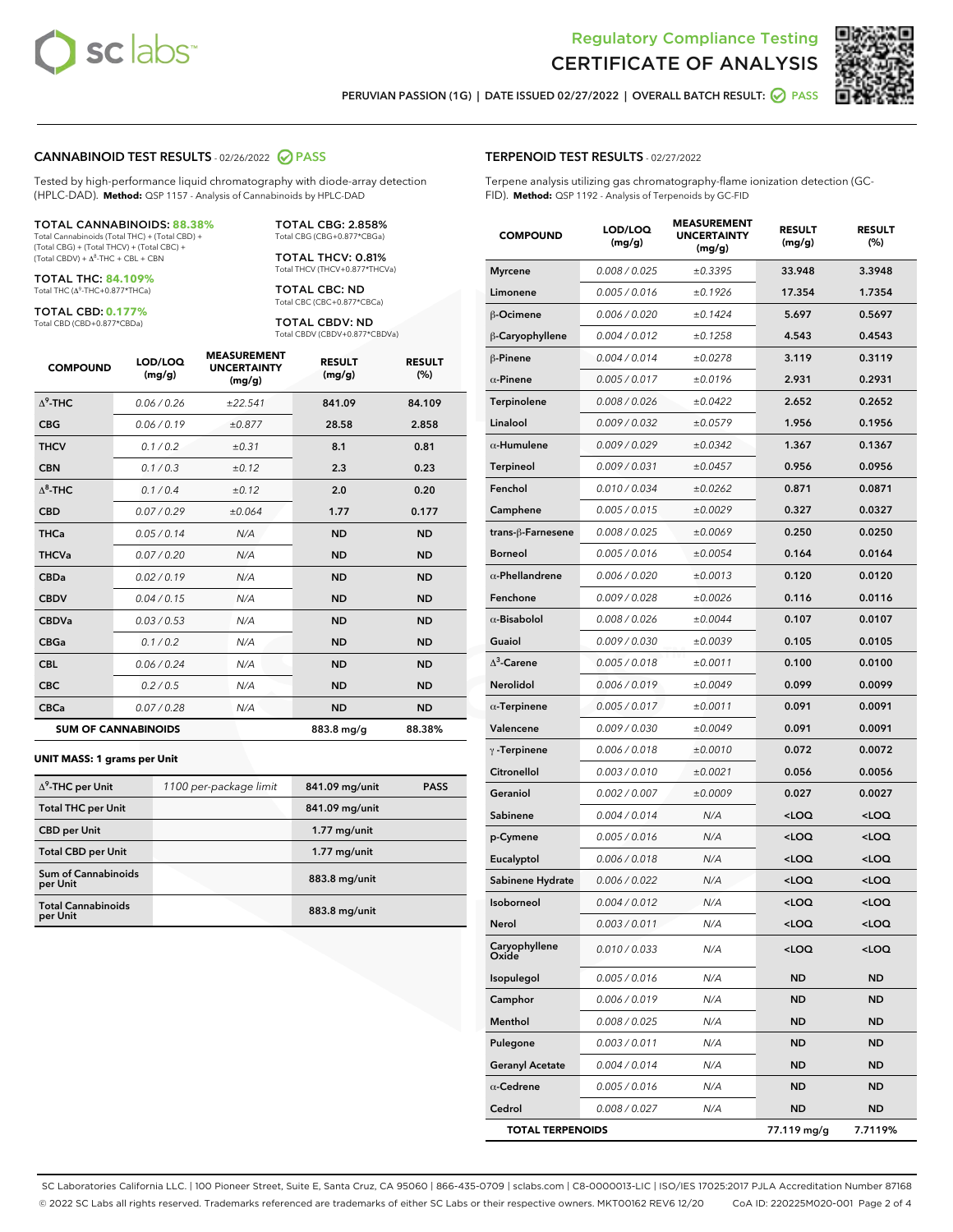



PERUVIAN PASSION (1G) | DATE ISSUED 02/27/2022 | OVERALL BATCH RESULT: @ PASS

#### CATEGORY 1 PESTICIDE TEST RESULTS - 02/27/2022 2 PASS

Pesticide and plant growth regulator analysis utilizing high-performance liquid chromatography-mass spectrometry (HPLC-MS) or gas chromatography-mass spectrometry (GC-MS). \*GC-MS utilized where indicated. **Method:** QSP 1212 - Analysis of Pesticides and Mycotoxins by LC-MS or QSP 1213 - Analysis of Pesticides by GC-MS

| 0.03 / 0.08<br><b>ND</b><br>Aldicarb<br>$\ge$ LOD<br>N/A<br><b>PASS</b><br>Carbofuran<br>0.02 / 0.05<br><b>ND</b><br><b>PASS</b><br>$>$ LOD<br>N/A<br>Chlordane*<br>0.03/0.08<br>N/A<br><b>ND</b><br><b>PASS</b><br>$\ge$ LOD<br>Chlorfenapyr*<br>0.03/0.10<br><b>ND</b><br><b>PASS</b><br>$\ge$ LOD<br>N/A<br>0.02/0.06<br>Chlorpyrifos<br>$>$ LOD<br>N/A<br><b>ND</b><br><b>PASS</b><br>0.02 / 0.07<br>N/A<br><b>ND</b><br>Coumaphos<br>$\ge$ LOD<br><b>PASS</b><br>Daminozide<br>0.02 / 0.07<br>N/A<br><b>ND</b><br><b>PASS</b><br>$\ge$ LOD<br><b>Dichlorvos</b><br>0.03/0.09<br>N/A<br><b>ND</b><br>$\ge$ LOD<br><b>PASS</b><br>(DDVP)<br>Dimethoate<br>0.03/0.08<br>N/A<br><b>ND</b><br><b>PASS</b><br>$>$ LOD<br>Ethoprophos<br>0.03/0.10<br>$\ge$ LOD<br>N/A<br><b>ND</b><br><b>PASS</b><br>Etofenprox<br>0.02 / 0.06<br>N/A<br><b>ND</b><br><b>PASS</b><br>$>$ LOD<br>0.03/0.08<br>N/A<br><b>ND</b><br>$>$ LOD<br><b>PASS</b><br>Fenoxycarb<br>0.03 / 0.08<br>$\ge$ LOD<br>N/A<br><b>ND</b><br><b>PASS</b><br>Fipronil<br>Imazalil<br>0.02/0.06<br>$>$ LOD<br>N/A<br><b>ND</b><br><b>PASS</b><br><b>Methiocarb</b><br>0.02 / 0.07<br><b>ND</b><br><b>PASS</b><br>$\ge$ LOD<br>N/A<br>Parathion-methyl<br>0.03/0.10<br>N/A<br><b>ND</b><br><b>PASS</b><br>$\ge$ LOD<br>0.03/0.09<br>N/A<br><b>ND</b><br><b>PASS</b><br><b>Mevinphos</b><br>$>$ LOD<br>Paclobutrazol<br>0.02 / 0.05<br>N/A<br><b>ND</b><br><b>PASS</b><br>$\geq$ LOD<br>0.03/0.09<br>$>$ LOD<br>N/A<br><b>ND</b><br><b>PASS</b><br>Propoxur<br>0.03 / 0.08<br>$\ge$ LOD<br>N/A<br><b>ND</b><br><b>PASS</b><br>Spiroxamine<br>0.03/0.10<br>N/A<br><b>ND</b><br><b>PASS</b><br>Thiacloprid<br>$\ge$ LOD | <b>COMPOUND</b> | LOD/LOQ<br>$(\mu g/g)$ | <b>ACTION</b><br>LIMIT<br>$(\mu g/g)$ | <b>MEASUREMENT</b><br><b>UNCERTAINTY</b><br>$(\mu g/g)$ | <b>RESULT</b><br>$(\mu g/g)$ | <b>RESULT</b> |
|------------------------------------------------------------------------------------------------------------------------------------------------------------------------------------------------------------------------------------------------------------------------------------------------------------------------------------------------------------------------------------------------------------------------------------------------------------------------------------------------------------------------------------------------------------------------------------------------------------------------------------------------------------------------------------------------------------------------------------------------------------------------------------------------------------------------------------------------------------------------------------------------------------------------------------------------------------------------------------------------------------------------------------------------------------------------------------------------------------------------------------------------------------------------------------------------------------------------------------------------------------------------------------------------------------------------------------------------------------------------------------------------------------------------------------------------------------------------------------------------------------------------------------------------------------------------------------------------------------------------------------------------------------------------------|-----------------|------------------------|---------------------------------------|---------------------------------------------------------|------------------------------|---------------|
|                                                                                                                                                                                                                                                                                                                                                                                                                                                                                                                                                                                                                                                                                                                                                                                                                                                                                                                                                                                                                                                                                                                                                                                                                                                                                                                                                                                                                                                                                                                                                                                                                                                                              |                 |                        |                                       |                                                         |                              |               |
|                                                                                                                                                                                                                                                                                                                                                                                                                                                                                                                                                                                                                                                                                                                                                                                                                                                                                                                                                                                                                                                                                                                                                                                                                                                                                                                                                                                                                                                                                                                                                                                                                                                                              |                 |                        |                                       |                                                         |                              |               |
|                                                                                                                                                                                                                                                                                                                                                                                                                                                                                                                                                                                                                                                                                                                                                                                                                                                                                                                                                                                                                                                                                                                                                                                                                                                                                                                                                                                                                                                                                                                                                                                                                                                                              |                 |                        |                                       |                                                         |                              |               |
|                                                                                                                                                                                                                                                                                                                                                                                                                                                                                                                                                                                                                                                                                                                                                                                                                                                                                                                                                                                                                                                                                                                                                                                                                                                                                                                                                                                                                                                                                                                                                                                                                                                                              |                 |                        |                                       |                                                         |                              |               |
|                                                                                                                                                                                                                                                                                                                                                                                                                                                                                                                                                                                                                                                                                                                                                                                                                                                                                                                                                                                                                                                                                                                                                                                                                                                                                                                                                                                                                                                                                                                                                                                                                                                                              |                 |                        |                                       |                                                         |                              |               |
|                                                                                                                                                                                                                                                                                                                                                                                                                                                                                                                                                                                                                                                                                                                                                                                                                                                                                                                                                                                                                                                                                                                                                                                                                                                                                                                                                                                                                                                                                                                                                                                                                                                                              |                 |                        |                                       |                                                         |                              |               |
|                                                                                                                                                                                                                                                                                                                                                                                                                                                                                                                                                                                                                                                                                                                                                                                                                                                                                                                                                                                                                                                                                                                                                                                                                                                                                                                                                                                                                                                                                                                                                                                                                                                                              |                 |                        |                                       |                                                         |                              |               |
|                                                                                                                                                                                                                                                                                                                                                                                                                                                                                                                                                                                                                                                                                                                                                                                                                                                                                                                                                                                                                                                                                                                                                                                                                                                                                                                                                                                                                                                                                                                                                                                                                                                                              |                 |                        |                                       |                                                         |                              |               |
|                                                                                                                                                                                                                                                                                                                                                                                                                                                                                                                                                                                                                                                                                                                                                                                                                                                                                                                                                                                                                                                                                                                                                                                                                                                                                                                                                                                                                                                                                                                                                                                                                                                                              |                 |                        |                                       |                                                         |                              |               |
|                                                                                                                                                                                                                                                                                                                                                                                                                                                                                                                                                                                                                                                                                                                                                                                                                                                                                                                                                                                                                                                                                                                                                                                                                                                                                                                                                                                                                                                                                                                                                                                                                                                                              |                 |                        |                                       |                                                         |                              |               |
|                                                                                                                                                                                                                                                                                                                                                                                                                                                                                                                                                                                                                                                                                                                                                                                                                                                                                                                                                                                                                                                                                                                                                                                                                                                                                                                                                                                                                                                                                                                                                                                                                                                                              |                 |                        |                                       |                                                         |                              |               |
|                                                                                                                                                                                                                                                                                                                                                                                                                                                                                                                                                                                                                                                                                                                                                                                                                                                                                                                                                                                                                                                                                                                                                                                                                                                                                                                                                                                                                                                                                                                                                                                                                                                                              |                 |                        |                                       |                                                         |                              |               |
|                                                                                                                                                                                                                                                                                                                                                                                                                                                                                                                                                                                                                                                                                                                                                                                                                                                                                                                                                                                                                                                                                                                                                                                                                                                                                                                                                                                                                                                                                                                                                                                                                                                                              |                 |                        |                                       |                                                         |                              |               |
|                                                                                                                                                                                                                                                                                                                                                                                                                                                                                                                                                                                                                                                                                                                                                                                                                                                                                                                                                                                                                                                                                                                                                                                                                                                                                                                                                                                                                                                                                                                                                                                                                                                                              |                 |                        |                                       |                                                         |                              |               |
|                                                                                                                                                                                                                                                                                                                                                                                                                                                                                                                                                                                                                                                                                                                                                                                                                                                                                                                                                                                                                                                                                                                                                                                                                                                                                                                                                                                                                                                                                                                                                                                                                                                                              |                 |                        |                                       |                                                         |                              |               |
|                                                                                                                                                                                                                                                                                                                                                                                                                                                                                                                                                                                                                                                                                                                                                                                                                                                                                                                                                                                                                                                                                                                                                                                                                                                                                                                                                                                                                                                                                                                                                                                                                                                                              |                 |                        |                                       |                                                         |                              |               |
|                                                                                                                                                                                                                                                                                                                                                                                                                                                                                                                                                                                                                                                                                                                                                                                                                                                                                                                                                                                                                                                                                                                                                                                                                                                                                                                                                                                                                                                                                                                                                                                                                                                                              |                 |                        |                                       |                                                         |                              |               |
|                                                                                                                                                                                                                                                                                                                                                                                                                                                                                                                                                                                                                                                                                                                                                                                                                                                                                                                                                                                                                                                                                                                                                                                                                                                                                                                                                                                                                                                                                                                                                                                                                                                                              |                 |                        |                                       |                                                         |                              |               |
|                                                                                                                                                                                                                                                                                                                                                                                                                                                                                                                                                                                                                                                                                                                                                                                                                                                                                                                                                                                                                                                                                                                                                                                                                                                                                                                                                                                                                                                                                                                                                                                                                                                                              |                 |                        |                                       |                                                         |                              |               |
|                                                                                                                                                                                                                                                                                                                                                                                                                                                                                                                                                                                                                                                                                                                                                                                                                                                                                                                                                                                                                                                                                                                                                                                                                                                                                                                                                                                                                                                                                                                                                                                                                                                                              |                 |                        |                                       |                                                         |                              |               |
|                                                                                                                                                                                                                                                                                                                                                                                                                                                                                                                                                                                                                                                                                                                                                                                                                                                                                                                                                                                                                                                                                                                                                                                                                                                                                                                                                                                                                                                                                                                                                                                                                                                                              |                 |                        |                                       |                                                         |                              |               |

#### CATEGORY 2 PESTICIDE TEST RESULTS - 02/27/2022 @ PASS

| <b>COMPOUND</b>          | LOD/LOO<br>$(\mu g/g)$ | <b>ACTION</b><br><b>LIMIT</b><br>(µg/g) | <b>MEASUREMENT</b><br><b>UNCERTAINTY</b><br>$(\mu g/g)$ | <b>RESULT</b><br>$(\mu g/g)$ | <b>RESULT</b> |  |
|--------------------------|------------------------|-----------------------------------------|---------------------------------------------------------|------------------------------|---------------|--|
| Abamectin                | 0.03/0.10              | 0.1                                     | N/A                                                     | <b>ND</b>                    | <b>PASS</b>   |  |
| Acephate                 | 0.02/0.07              | 0.1                                     | N/A                                                     | <b>ND</b>                    | <b>PASS</b>   |  |
| Acequinocyl              | 0.02/0.07              | 0.1                                     | N/A                                                     | <b>ND</b>                    | <b>PASS</b>   |  |
| Acetamiprid              | 0.02/0.05              | 0.1                                     | N/A                                                     | <b>ND</b>                    | <b>PASS</b>   |  |
| Azoxystrobin             | 0.02/0.07              | 0.1                                     | N/A                                                     | <b>ND</b>                    | <b>PASS</b>   |  |
| <b>Bifenazate</b>        | 0.01/0.04              | 0.1                                     | N/A                                                     | <b>ND</b>                    | <b>PASS</b>   |  |
| <b>Bifenthrin</b>        | 0.02/0.05              | 3                                       | N/A                                                     | <b>ND</b>                    | <b>PASS</b>   |  |
| <b>Boscalid</b>          | 0.03/0.09              | 0.1                                     | N/A                                                     | <b>ND</b>                    | <b>PASS</b>   |  |
| Captan                   | 0.19/0.57              | 0.7                                     | N/A                                                     | <b>ND</b>                    | <b>PASS</b>   |  |
| Carbaryl                 | 0.02/0.06              | 0.5                                     | N/A                                                     | <b>ND</b>                    | <b>PASS</b>   |  |
| Chlorantranilip-<br>role | 0.04/0.12              | 10                                      | N/A                                                     | <b>ND</b>                    | <b>PASS</b>   |  |
| Clofentezine             | 0.03/0.09              | 0.1                                     | N/A                                                     | <b>ND</b>                    | <b>PASS</b>   |  |

#### CATEGORY 2 PESTICIDE TEST RESULTS - 02/27/2022 continued

| <b>COMPOUND</b>               | LOD/LOQ<br>(µg/g) | <b>ACTION</b><br><b>LIMIT</b><br>(µg/g) | <b>MEASUREMENT</b><br><b>UNCERTAINTY</b><br>$(\mu g/g)$ | <b>RESULT</b><br>(µg/g) | <b>RESULT</b> |
|-------------------------------|-------------------|-----------------------------------------|---------------------------------------------------------|-------------------------|---------------|
| Cyfluthrin                    | 0.12 / 0.38       | $\overline{c}$                          | N/A                                                     | <b>ND</b>               | <b>PASS</b>   |
| Cypermethrin                  | 0.11 / 0.32       | $\mathcal{I}$                           | N/A                                                     | <b>ND</b>               | <b>PASS</b>   |
| <b>Diazinon</b>               | 0.02 / 0.05       | 0.1                                     | N/A                                                     | <b>ND</b>               | <b>PASS</b>   |
| Dimethomorph                  | 0.03 / 0.09       | 2                                       | N/A                                                     | <b>ND</b>               | <b>PASS</b>   |
| Etoxazole                     | 0.02 / 0.06       | 0.1                                     | N/A                                                     | <b>ND</b>               | <b>PASS</b>   |
| Fenhexamid                    | 0.03 / 0.09       | 0.1                                     | N/A                                                     | <b>ND</b>               | <b>PASS</b>   |
| Fenpyroximate                 | 0.02 / 0.06       | 0.1                                     | N/A                                                     | <b>ND</b>               | <b>PASS</b>   |
| Flonicamid                    | 0.03 / 0.10       | 0.1                                     | N/A                                                     | <b>ND</b>               | <b>PASS</b>   |
| Fludioxonil                   | 0.03 / 0.10       | 0.1                                     | N/A                                                     | <b>ND</b>               | <b>PASS</b>   |
| Hexythiazox                   | 0.02 / 0.07       | 0.1                                     | N/A                                                     | <b>ND</b>               | <b>PASS</b>   |
| Imidacloprid                  | 0.04 / 0.11       | 5                                       | N/A                                                     | <b>ND</b>               | <b>PASS</b>   |
| Kresoxim-methyl               | 0.02 / 0.07       | 0.1                                     | N/A                                                     | <b>ND</b>               | <b>PASS</b>   |
| <b>Malathion</b>              | 0.03 / 0.09       | 0.5                                     | N/A                                                     | <b>ND</b>               | <b>PASS</b>   |
| Metalaxyl                     | 0.02 / 0.07       | $\overline{c}$                          | N/A                                                     | <b>ND</b>               | <b>PASS</b>   |
| Methomyl                      | 0.03 / 0.10       | 1                                       | N/A                                                     | <b>ND</b>               | <b>PASS</b>   |
| Myclobutanil                  | 0.03 / 0.09       | 0.1                                     | N/A                                                     | <b>ND</b>               | <b>PASS</b>   |
| <b>Naled</b>                  | 0.02 / 0.07       | 0.1                                     | N/A                                                     | <b>ND</b>               | <b>PASS</b>   |
| Oxamyl                        | 0.04 / 0.11       | 0.5                                     | N/A                                                     | <b>ND</b>               | <b>PASS</b>   |
| Pentachloronitro-<br>benzene* | 0.03 / 0.09       | 0.1                                     | N/A                                                     | <b>ND</b>               | <b>PASS</b>   |
| Permethrin                    | 0.04 / 0.12       | 0.5                                     | N/A                                                     | <b>ND</b>               | <b>PASS</b>   |
| Phosmet                       | 0.03 / 0.10       | 0.1                                     | N/A                                                     | <b>ND</b>               | <b>PASS</b>   |
| Piperonyl<br><b>Butoxide</b>  | 0.02 / 0.07       | 3                                       | N/A                                                     | <b>ND</b>               | <b>PASS</b>   |
| Prallethrin                   | 0.03 / 0.08       | 0.1                                     | N/A                                                     | <b>ND</b>               | <b>PASS</b>   |
| Propiconazole                 | 0.02 / 0.07       | 0.1                                     | N/A                                                     | <b>ND</b>               | <b>PASS</b>   |
| Pyrethrins                    | 0.04 / 0.12       | 0.5                                     | N/A                                                     | <b>ND</b>               | <b>PASS</b>   |
| Pyridaben                     | 0.02 / 0.07       | 0.1                                     | N/A                                                     | <b>ND</b>               | <b>PASS</b>   |
| Spinetoram                    | 0.02 / 0.07       | 0.1                                     | N/A                                                     | <b>ND</b>               | <b>PASS</b>   |
| Spinosad                      | 0.02 / 0.07       | 0.1                                     | N/A                                                     | <b>ND</b>               | <b>PASS</b>   |
| Spiromesifen                  | 0.02 / 0.05       | 0.1                                     | N/A                                                     | <b>ND</b>               | <b>PASS</b>   |
| Spirotetramat                 | 0.02 / 0.06       | 0.1                                     | N/A                                                     | <b>ND</b>               | <b>PASS</b>   |
| Tebuconazole                  | 0.02 / 0.07       | 0.1                                     | N/A                                                     | <b>ND</b>               | <b>PASS</b>   |
| Thiamethoxam                  | 0.03 / 0.10       | 5                                       | N/A                                                     | <b>ND</b>               | <b>PASS</b>   |
| Trifloxystrobin               | 0.03 / 0.08       | 0.1                                     | N/A                                                     | <b>ND</b>               | <b>PASS</b>   |

SC Laboratories California LLC. | 100 Pioneer Street, Suite E, Santa Cruz, CA 95060 | 866-435-0709 | sclabs.com | C8-0000013-LIC | ISO/IES 17025:2017 PJLA Accreditation Number 87168 © 2022 SC Labs all rights reserved. Trademarks referenced are trademarks of either SC Labs or their respective owners. MKT00162 REV6 12/20 CoA ID: 220225M020-001 Page 3 of 4